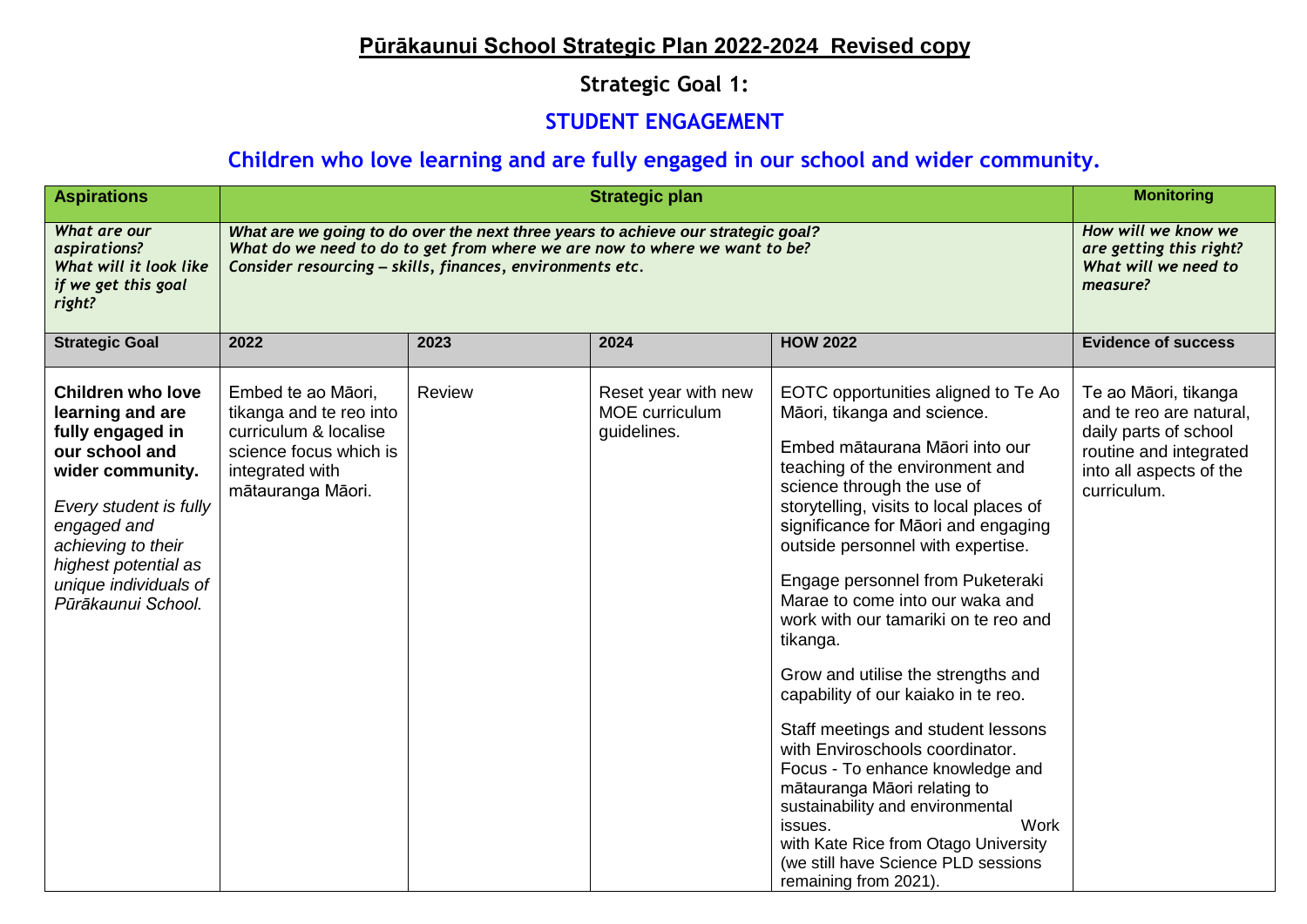|                                                                  | Create localised art<br>curriculum with an<br>emphasis on music<br>and dance                                                                                                                                                                                                                                                                                  | Embed localised art<br>curriculum with<br>emphasis on visual<br>art/drama                                                                                 | <b>Review</b> | Engage personnel to run / support<br>music and dance tuition. Provision of<br>musical instruments to give regular<br>opportunities for students to develop<br>their talents and abilities.<br>Utilise staff strengths and skills to<br>interweave art, music and dance into<br>our every day teaching and<br>curriculum.                                                                                                                                                                                                                                                                                                                              | Increased engagement<br>in events such as<br>ukulele jam, kapa haka<br>and dance<br>performances.                                                                                                                                     |
|------------------------------------------------------------------|---------------------------------------------------------------------------------------------------------------------------------------------------------------------------------------------------------------------------------------------------------------------------------------------------------------------------------------------------------------|-----------------------------------------------------------------------------------------------------------------------------------------------------------|---------------|-------------------------------------------------------------------------------------------------------------------------------------------------------------------------------------------------------------------------------------------------------------------------------------------------------------------------------------------------------------------------------------------------------------------------------------------------------------------------------------------------------------------------------------------------------------------------------------------------------------------------------------------------------|---------------------------------------------------------------------------------------------------------------------------------------------------------------------------------------------------------------------------------------|
|                                                                  | Create a strong year<br>6-8 programme<br>connected to local<br>schools, with<br>emphasis on EOTC.<br>Continue with low<br>student teacher ratios.                                                                                                                                                                                                             | Embed<br>Individualised<br>opportunities -<br>students given<br>opportunities to<br>follow passions,<br>different activities<br>within the same<br>topic. | Review        | Work with local schools to create a<br>specialist programme to cater for our<br>Year 6 - 8 tamariki.<br>Develop a graduate profile in<br>consultation with our community to<br>guide ongoing planning for our Year<br>6-8 programme.<br>Explore the idea of passion projects<br>for all senior tamariki in years 4-6.                                                                                                                                                                                                                                                                                                                                 | More children stay on at<br>Pūrākaunui School for<br>years 7 and 8.                                                                                                                                                                   |
| <b>Children who care</b><br>about their school<br>and community. | Develop our tuakana<br>to take on leadership<br>roles within our school<br>and wider community.<br>Use our low student<br>teacher ratios to<br>increase opportunities<br>to take our senior<br>students out on EOTC<br>days with students<br>from local schools to<br>grow their leadership<br>strengths, key<br>competencies,<br>capabilities and<br>hauora. | Embed                                                                                                                                                     | Review        | Identify action based/environmental<br>projects our tamariki can become<br>involved in. Empower our tamariki to<br>design and lead sustainability<br>projects in their schools and<br>neighbourhoods through our<br>Enviroschools programme.<br>Energise and grow our student<br>leaders, their capabilities and<br>hauora through the 'Strength to<br>strength' growth program. Apply for<br>MoE funding for this programme in<br>partnership with our local schools.<br>Create leadership opportunities to<br>increase student engagement:<br>Whānau group leaders, Eco-club<br>members, PAL's (Playground activity<br>leaders), Year 6 duties etc. | Students who are able<br>to identify areas of<br>improvement around<br>our school and/in our<br>wider community and<br>(with support) are able<br>to plan and carry out<br>action based projects to<br>make a positive<br>difference. |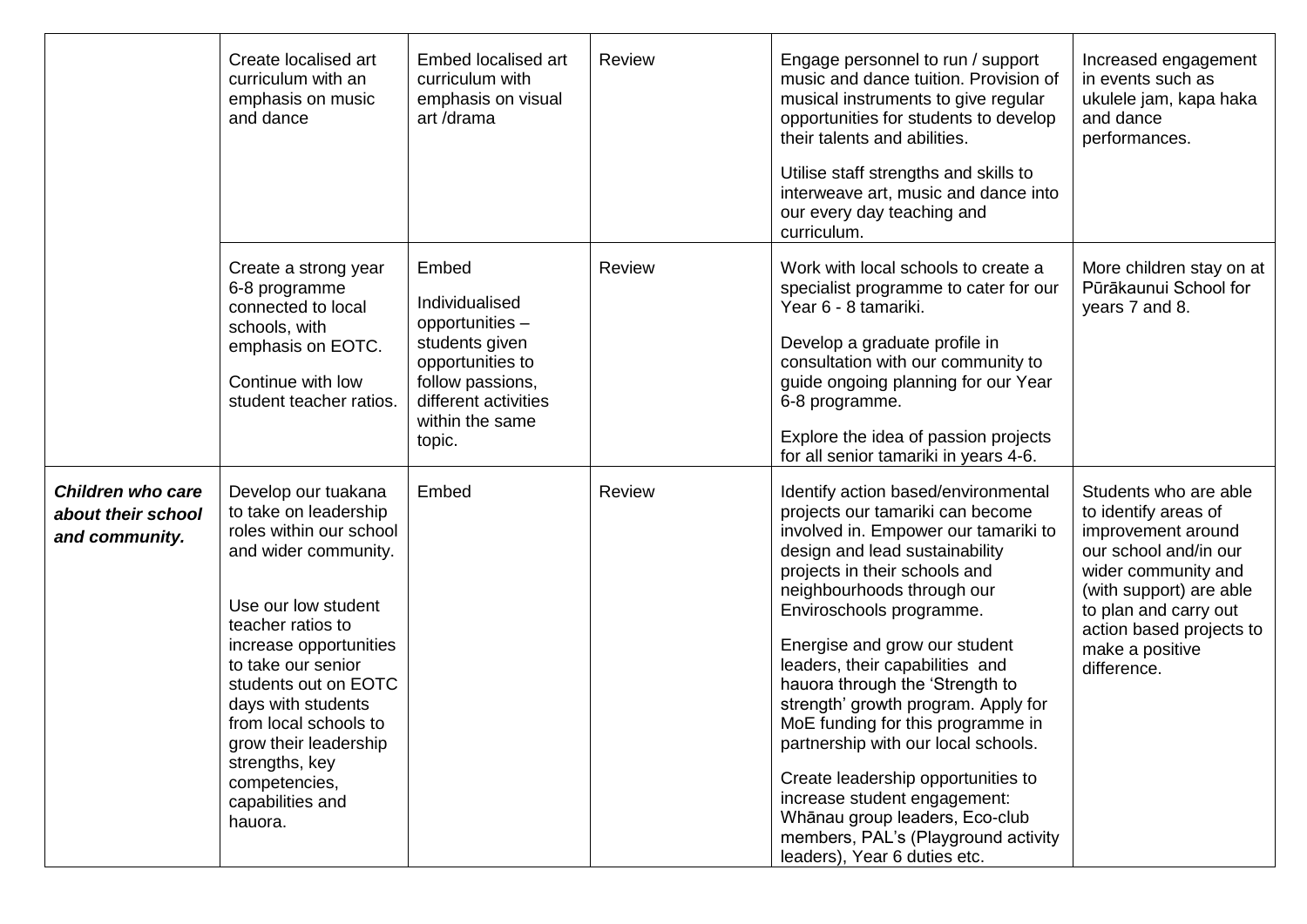| A fully engaged<br>community in<br>support of Goal 1 | Bring community into<br>the waka<br>- Create awareness<br>curriculum<br>- Ako<br>- Engage with<br>community<br>- Continue to find<br>ways to extend and<br>develop local<br>curriculum.<br>- Topics designed to<br>embrace local<br>environment | Implement a<br>community<br>programme.<br>Define and develop a<br>long term plan to<br>implement our local<br>curriculum. | Embed | Community Hui around topic work /<br>curriculum.<br>Develop strong community<br>partnerships.'<br>Involve community members and<br>experts in developing our local<br>curriculum and programmes.<br>Connect with local schools in order to<br>develop our community programmes<br>and curriculum. | Full involvement of the<br>community that taps<br>into community<br>expertise and supports<br>students to achieve. |
|------------------------------------------------------|-------------------------------------------------------------------------------------------------------------------------------------------------------------------------------------------------------------------------------------------------|---------------------------------------------------------------------------------------------------------------------------|-------|---------------------------------------------------------------------------------------------------------------------------------------------------------------------------------------------------------------------------------------------------------------------------------------------------|--------------------------------------------------------------------------------------------------------------------|
|------------------------------------------------------|-------------------------------------------------------------------------------------------------------------------------------------------------------------------------------------------------------------------------------------------------|---------------------------------------------------------------------------------------------------------------------------|-------|---------------------------------------------------------------------------------------------------------------------------------------------------------------------------------------------------------------------------------------------------------------------------------------------------|--------------------------------------------------------------------------------------------------------------------|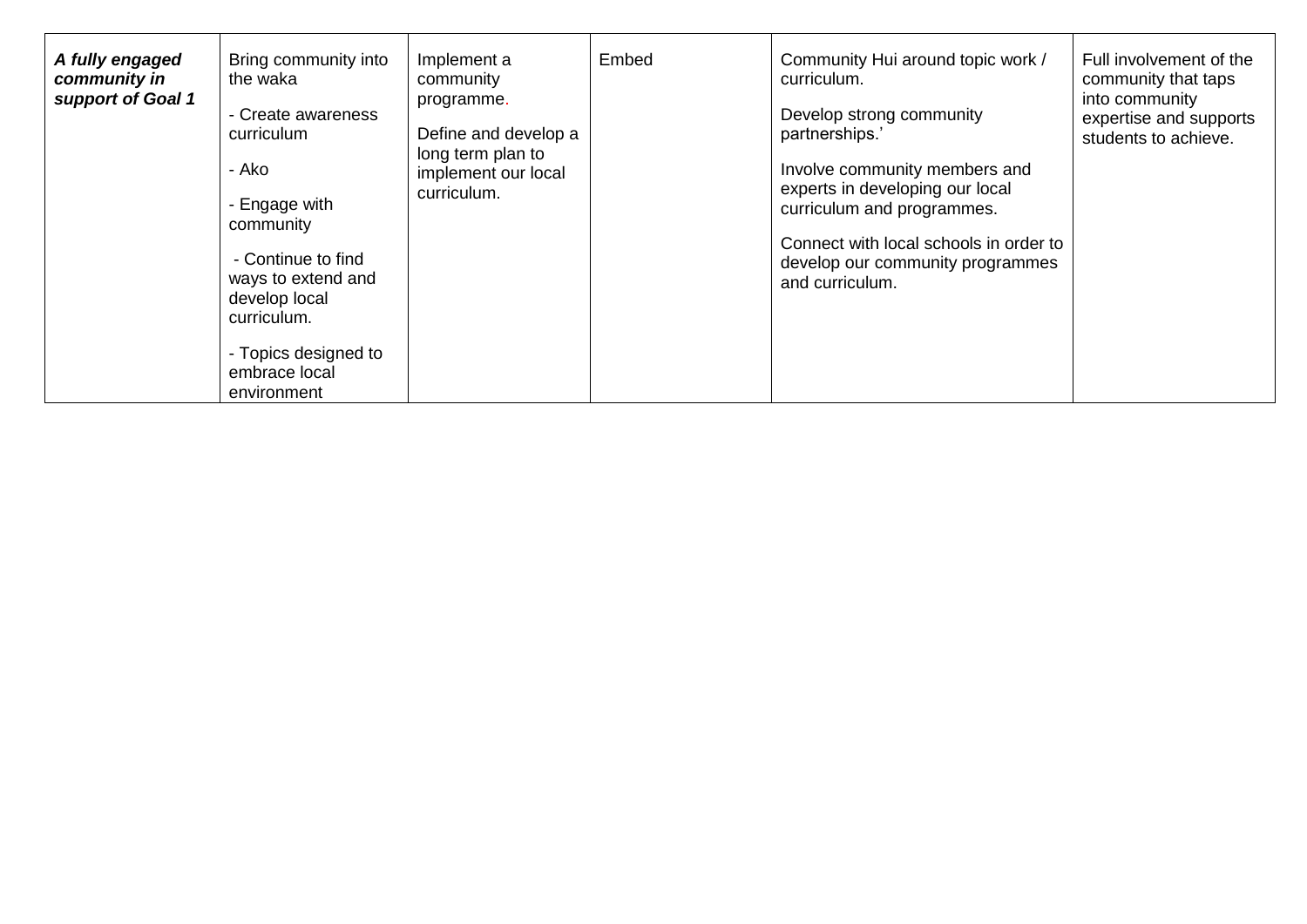## **Strategic Goal Two:**

#### **STUDENT ACHIEVEMENT**

# **To promote equity and excellence for all our students by prioritising the achievement of all our learners.**

| <b>Aspirations</b>                                                                                                                                                                                                                                                                      |                                                                                                                                                                                                                                                      | <b>Monitoring</b>                                                                                      |                                                                                                                                       |                                                                                                                                                                                                                                                                                                                                                                                                                                                                                                     |                                                                                                                                                                                                                                                                                                             |
|-----------------------------------------------------------------------------------------------------------------------------------------------------------------------------------------------------------------------------------------------------------------------------------------|------------------------------------------------------------------------------------------------------------------------------------------------------------------------------------------------------------------------------------------------------|--------------------------------------------------------------------------------------------------------|---------------------------------------------------------------------------------------------------------------------------------------|-----------------------------------------------------------------------------------------------------------------------------------------------------------------------------------------------------------------------------------------------------------------------------------------------------------------------------------------------------------------------------------------------------------------------------------------------------------------------------------------------------|-------------------------------------------------------------------------------------------------------------------------------------------------------------------------------------------------------------------------------------------------------------------------------------------------------------|
| What are our<br>aspirations? What<br>will it look like if we<br>get this goal right?                                                                                                                                                                                                    | <b>Strategic plan</b><br>What are we going to do over the next three years to achieve our strategic goal?<br>What do we need to do to get from where we are now to where we want to be?<br>Consider resourcing - skills, finances, environments etc. |                                                                                                        |                                                                                                                                       |                                                                                                                                                                                                                                                                                                                                                                                                                                                                                                     | How will we know we are<br>getting this right? What will we<br>need to measure?                                                                                                                                                                                                                             |
| <b>Strategic Goal</b>                                                                                                                                                                                                                                                                   | 2022                                                                                                                                                                                                                                                 | 2023                                                                                                   | 2024                                                                                                                                  | <b>HOW 2022</b>                                                                                                                                                                                                                                                                                                                                                                                                                                                                                     | <b>Evidence of success</b>                                                                                                                                                                                                                                                                                  |
| To promote equity<br>and excellence for<br>all our students by<br>prioritising the<br>achievement of all<br>our learners.<br>In a whole school<br>approach we wish to<br>lift overall<br>achievement in all<br>the core curriculum<br>areas to reduce<br>disparities in<br>achievement. | Develop effective<br>assessment and<br>reporting practices to<br>track and share<br>student achievement.                                                                                                                                             | Embed                                                                                                  | Review in line with<br>new MOE curriculum<br>guidelines and best<br>practice.                                                         | Review and redesign<br>assessment processes to<br>reflect current best practice.<br>Use of 'Edge' online<br>management system to<br>collect, store and analyse<br>data. Data automatically<br>into student reporting<br>templates so that it can be<br>delivered in a timely<br>manner.<br>Update report templates to<br>make achievement, goals<br>and next steps visible to<br>students and whānau. Seek<br>community feedback on<br>written reports.<br>Term 2: Achievement and<br>goal setting. | Assessment information<br>regularly gathered and<br>analysed so that students and<br>whānau have timely feedback<br>on achievement, goals and<br>progress.<br>Kaiako is able to implement a<br>robust assessment schedule so<br>that student achievement and<br>underachievement is regularly<br>monitored. |
|                                                                                                                                                                                                                                                                                         |                                                                                                                                                                                                                                                      |                                                                                                        |                                                                                                                                       | Term 4: Progress against<br>goals and next steps.                                                                                                                                                                                                                                                                                                                                                                                                                                                   |                                                                                                                                                                                                                                                                                                             |
|                                                                                                                                                                                                                                                                                         | Moving students who<br>are below in the<br>Maths to at, or above<br>by the end of the year                                                                                                                                                           | Embed the use of<br>PaCT tool for Maths.<br>Professional<br>development in the<br>use of the PaCT tool | Embed the use of<br>PaCT tool for Writing.<br>Review and reset<br>target curriculum<br>focus in line with our<br>school wide data and | Analysis of school wide<br>baseline data to identify<br>priority groups with an                                                                                                                                                                                                                                                                                                                                                                                                                     | Student priority groups formed<br>at the start of the year. Regular<br>ongoing monitoring of                                                                                                                                                                                                                |